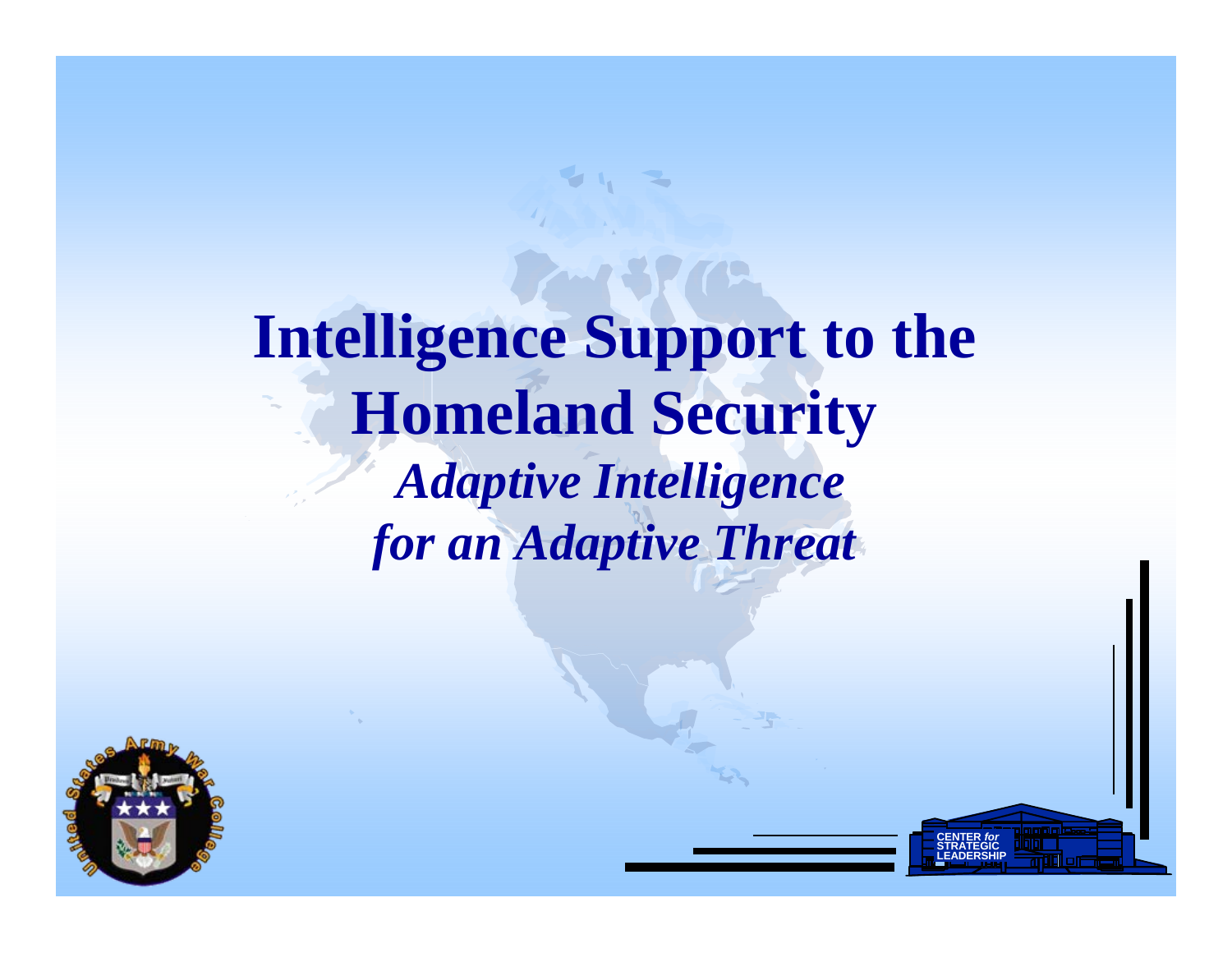*We have made minimal progress toward the establishment of a seamless information sharing system. You can change the law, you can change the technology, but you still need to change the culture; you need to motivate institutions and individuals to share information."* The Honorable Lee H. HamiltonVice Chairman, 9-11 Commission In tes timony before the U.S. House of R epresentative Subcommittee on Intelligence, Information Sharing and Terrorism November 8, 2005

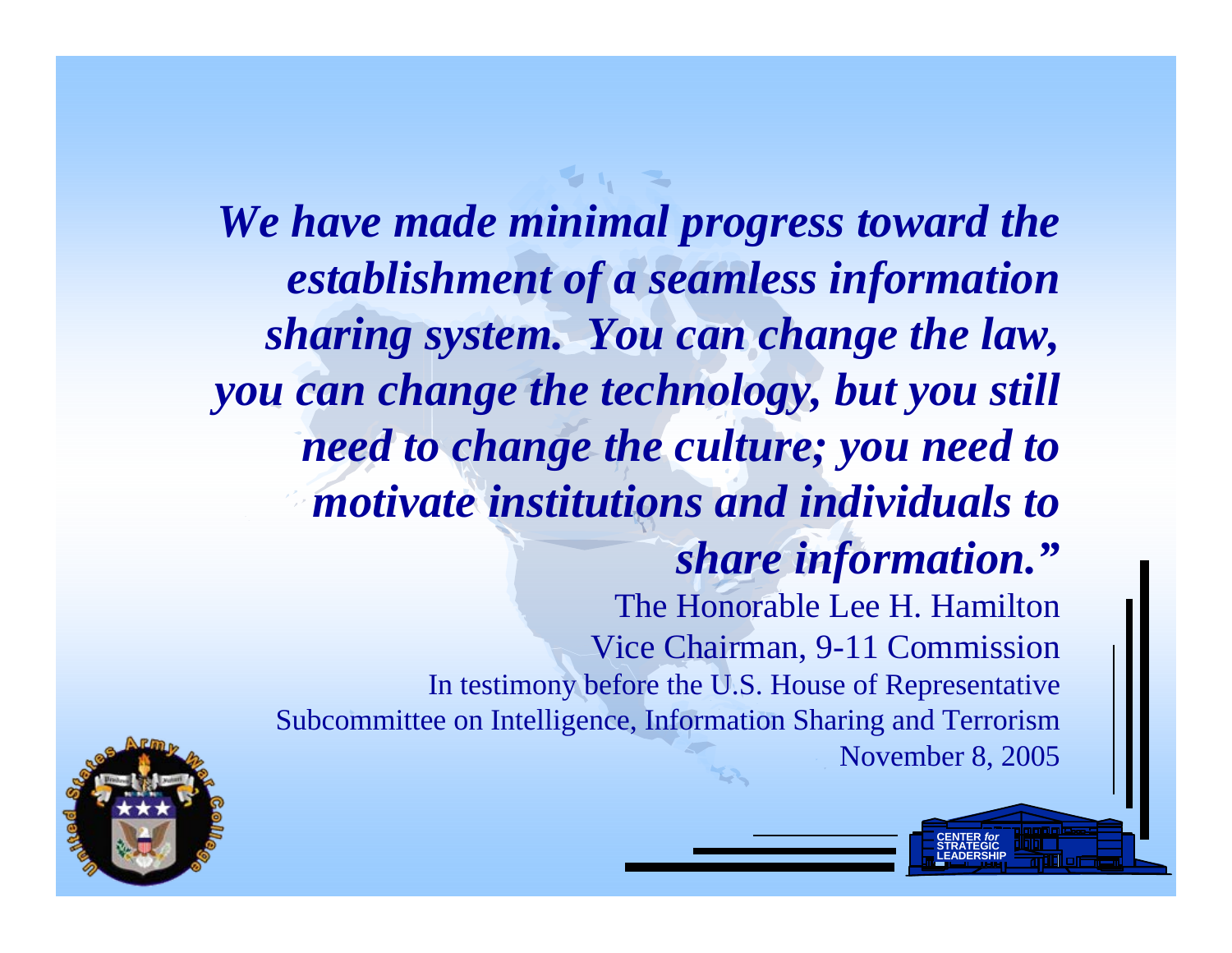*The Federal government has not yet realized the value of information identified by state and local entities. A system to integrate this information has not been developed. Much more attention has to be paid to this gap, because we as a government are ignoring a critical component of national security.* William P. Crowell The Markel Foundation Task Force on National Security in the Information Age In tes timony before the U.S. House of R epresentative Subcommittee on Intelligence, Information Sharing and Terrorism Nov 8, 2005

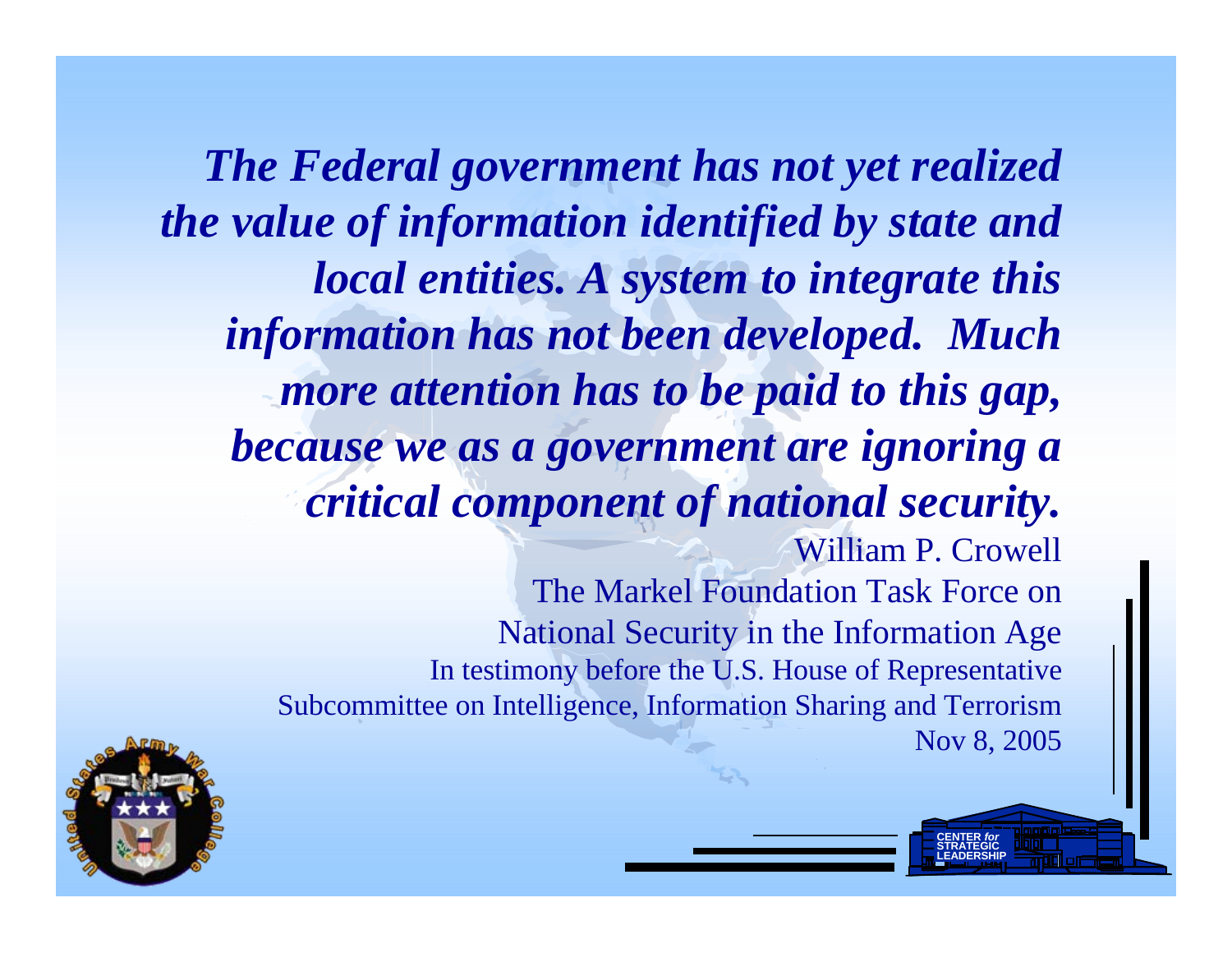### *The guiding principle of intelligence reform since the attacks of September 11, 2001 is Integration.*

The Honorable Charles E. AllenIn testimony before the U.S. House of Representative Homeland Security Committee Subcommittee on Intelligence, Information Sharing and Terrorism 24 May 2006

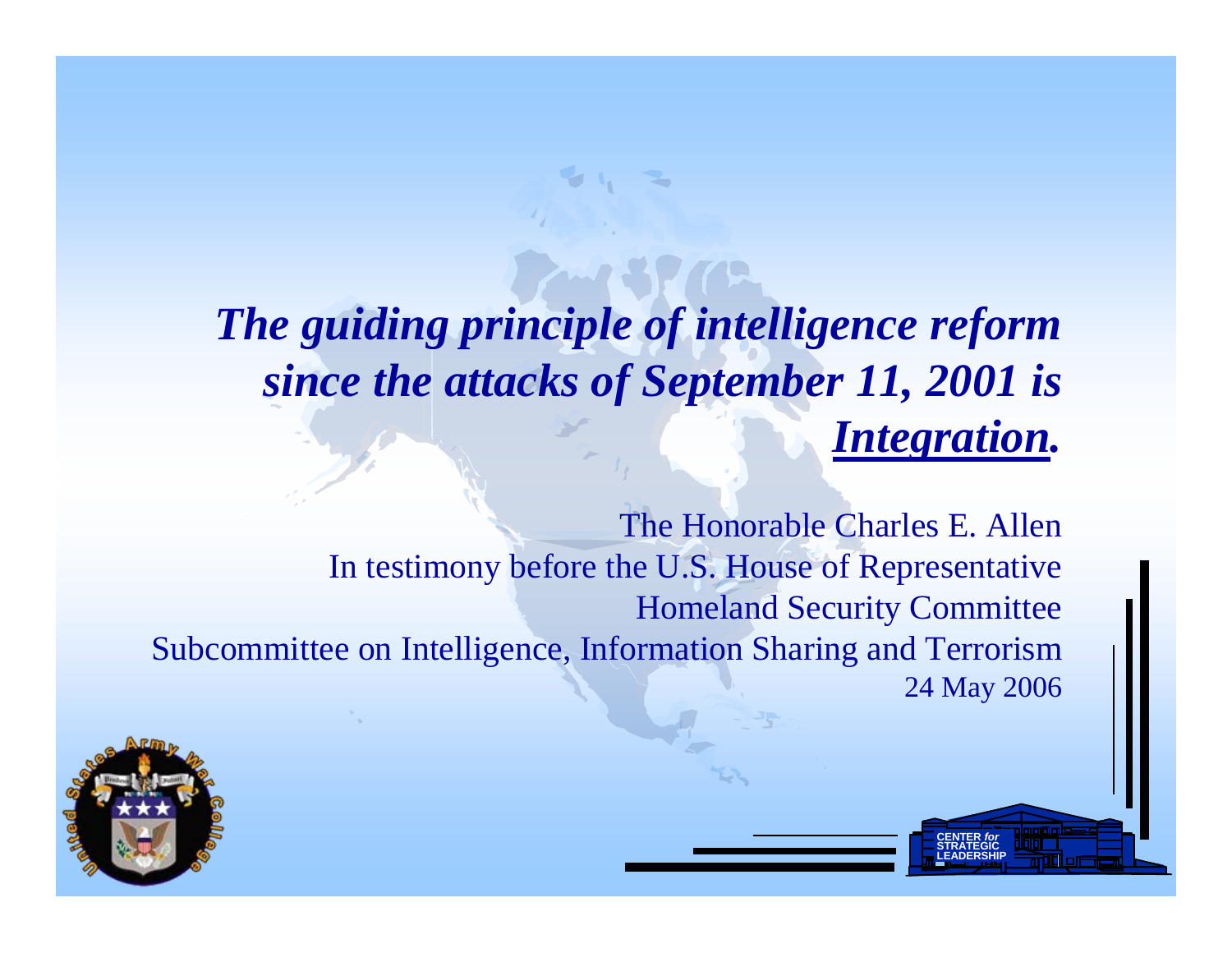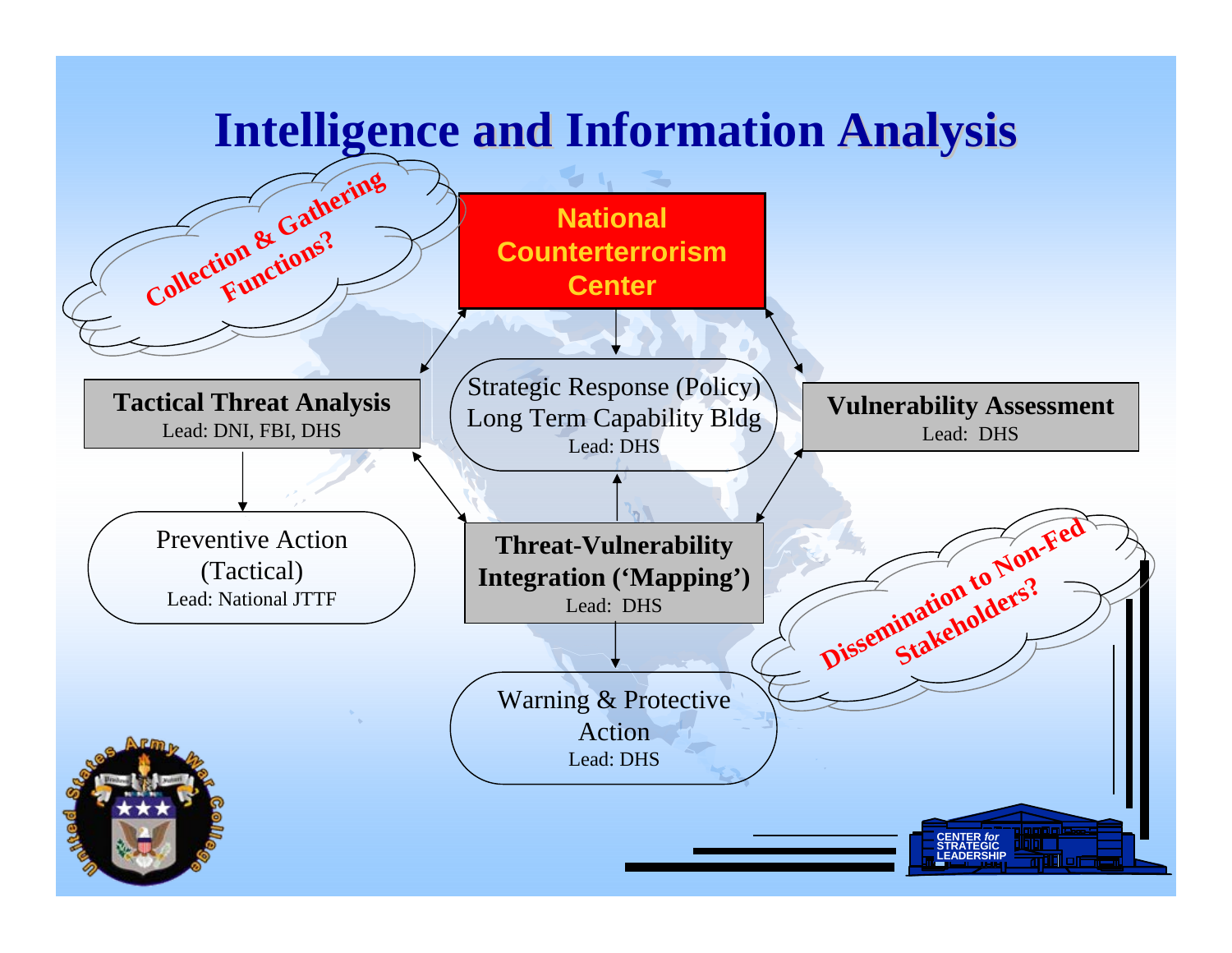# **NCTC as the Answer?**

*The Intelligence Reform and Terrorism Prevention Act of 2004 assigned to the National Counterterrorism Center the responsibility "to ensure the agencies, as appropriate, have access to and receive all-source intelligence products needed to execute their counterterrorism plans, or perform independent, alternative analysis…" and "to ensure that such agencies have access to and receive intelligence needed to accomplish their assigned activities."*

*NCTC statutory authorities are limited to sharing with Federal organizations.*

> NCTC AND Information Sharing: Five Y ears Since 9/11: A Progress Report, September 2006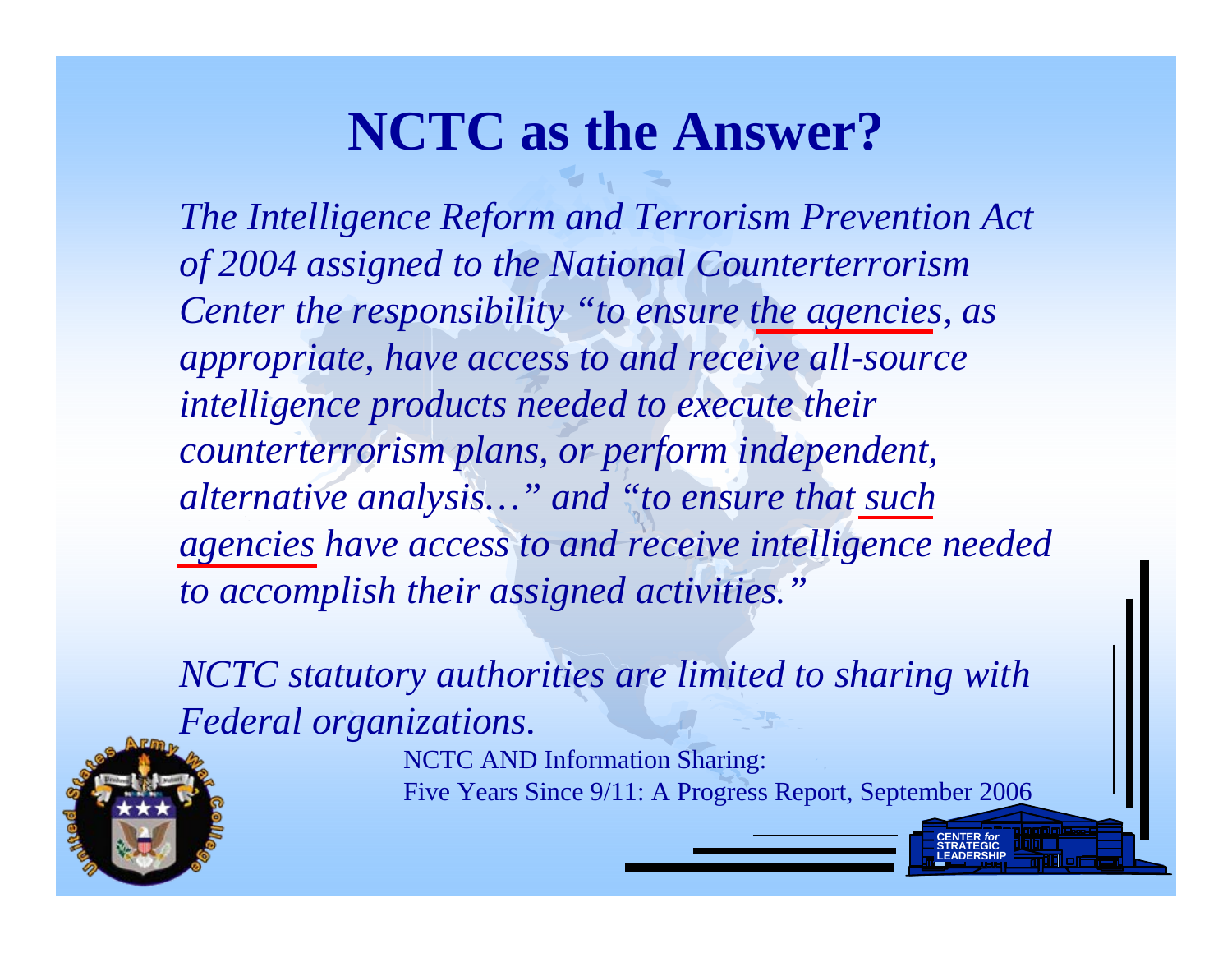## **Still Too "Federal Centric?"**

- Solutions from the IRTPA:
	- FBI National Security Branch – FBI National Security Branch
	- National Counterterrorism Center National Counterterrorism Center
	- DHS Office of Intelligence and Analysis  $\mathcal{L}_{\mathcal{A}}$ DHS Office of Intelligence and Analysis
- Program Manager for the Information Program Manager for the Information Sharing Environment Sharing Environment
- Dilemma: Inability to stipulate the activities Dilemma: Inability to stipulate the activities of State, Local and Private Sector entities of State, Local and Private Sector entities into a national strategy into a national strategy

**CENTER** *for* **STRATEGICLEADERSHIP**

**Yes, Virginia…** 

**that's all Federal!**

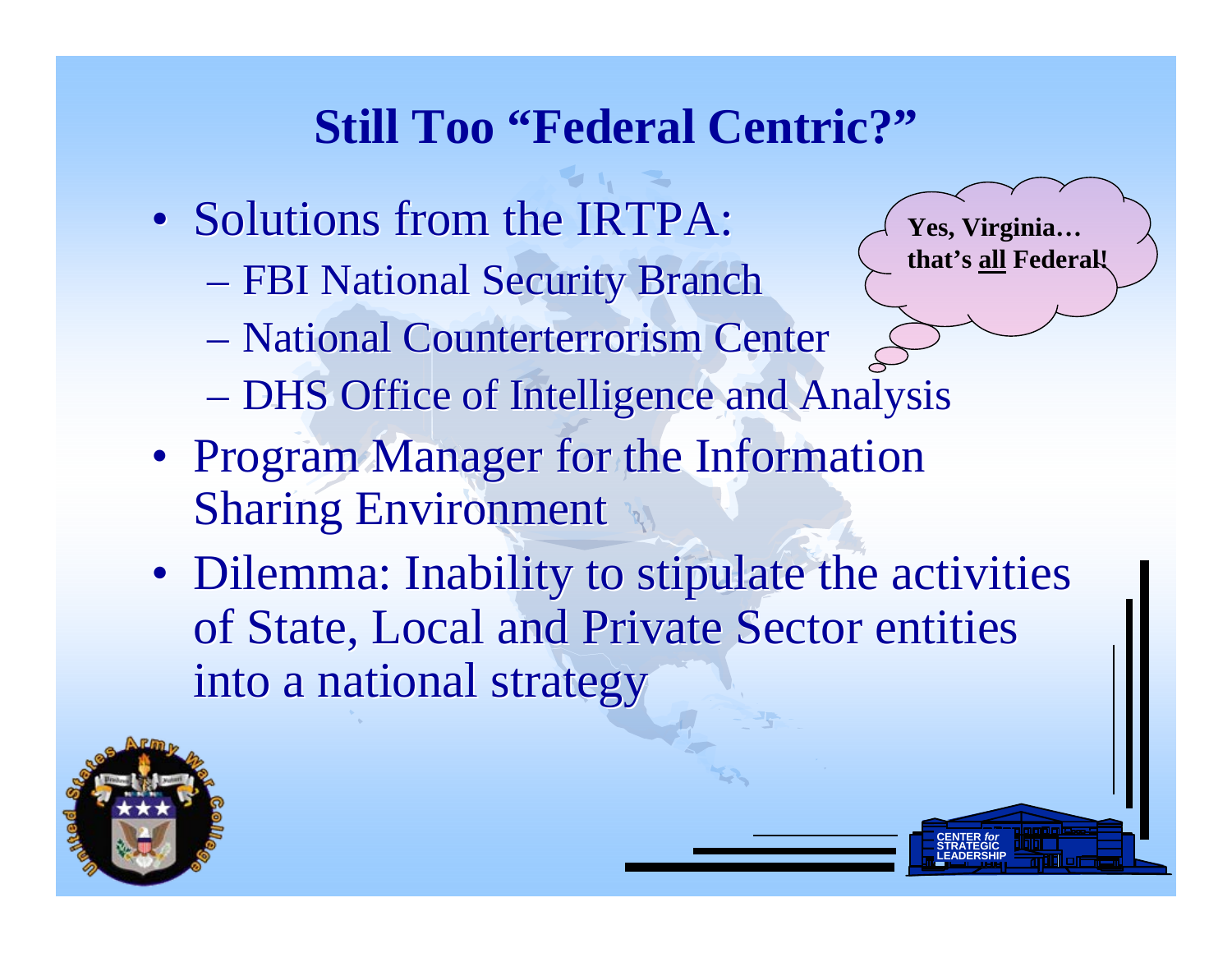Is there a national intelligence role Is there a national intelligence role for "non-traditional players?" for "non-traditional players?" (State, Local, Private Sector). (State, Local, Private Sector).

> **CENTER** *for* **STRATEGICLEADERSHIP**

––Interagency -Interagency

– Intergovernmental Intergovernmental

–Intersector Intersector